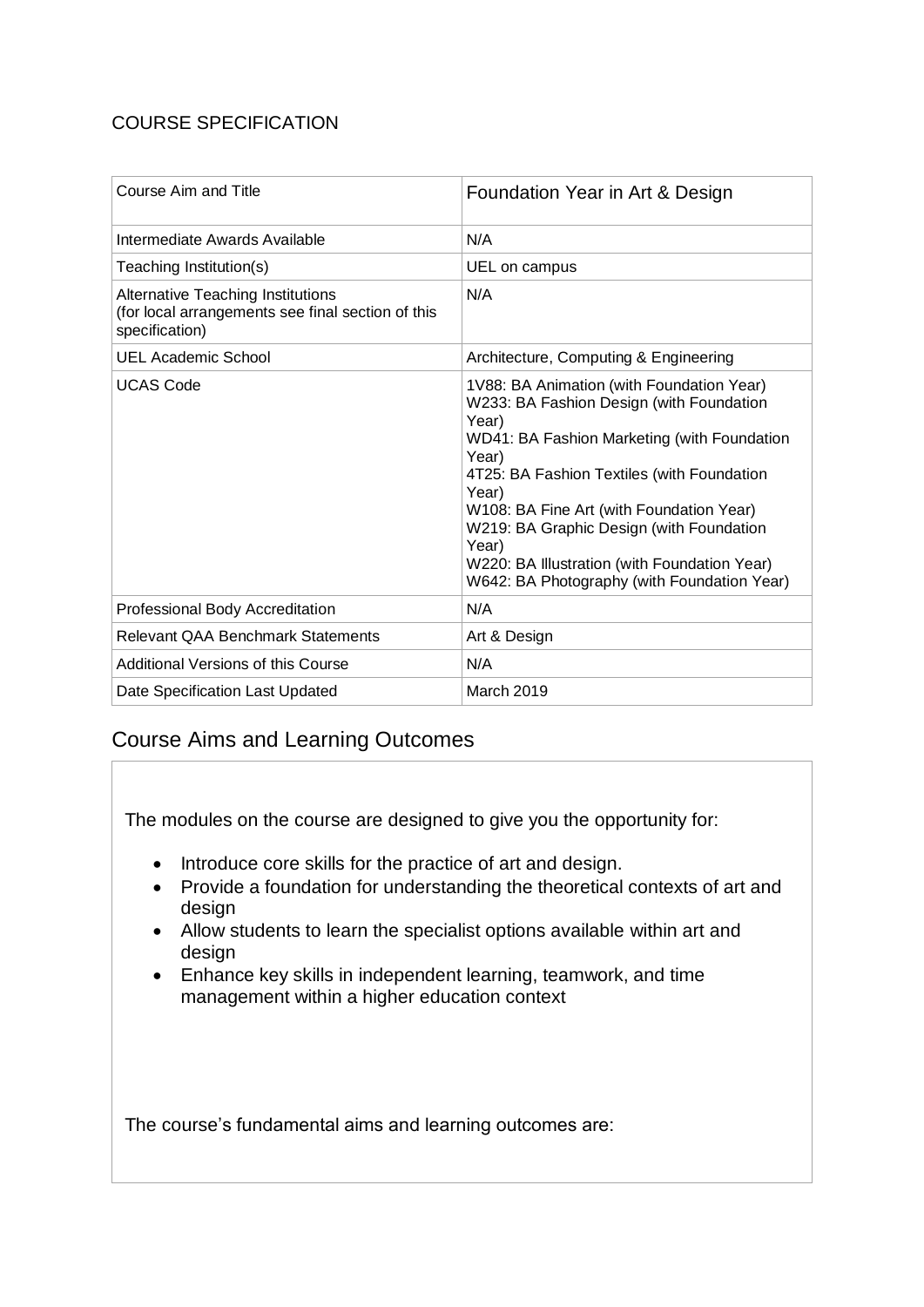## What you will learn:

## **Knowledge:**

- To differentiate the visual practices and contexts appropriate to art and design generally and to your specialist area of study.
- To differentiate the various workshop practices and processes appropriate to art and design generally and to your specialist area of study.
- To demonstrate a knowledge of the historical and contemporary context of your practice employing the conventions of creative and reflective writing

### **Thinking skills***:*

- To access analytical skills and critical awareness supporting the development of an individual practice
- To respond positively to tutorial advice
- To employ critical judgement in selecting the appropriate techniques for a particular visual language
- To apply an analytical approach to your research in galleries, creative studios and museums

### **Subject-based practical skills:**

- To use a range of studio methods, workshop processes and approaches appropriate to your specialist study to produce an individual body of work
- To successfully utilise the drawing methods appropriate to your specialist subject
- To make links between your own practice and contextual/theoretical research
- To successfully understand the digital processes appropriate to specialist subject

### **Skills for life and work (general skills):**

- To demonstrate the ability to work independently and as part of a team
- To apply emotional intelligence to team work
- To present and articulate your practice effectively
- To plan work effectively in response to deadlines

## Learning and Teaching

### **Knowledge** is developed through:

- Practical work
- Tutorials
- Seminar discussion
- Lectures
- Exhibition, creative studio and gallery visits
- workshops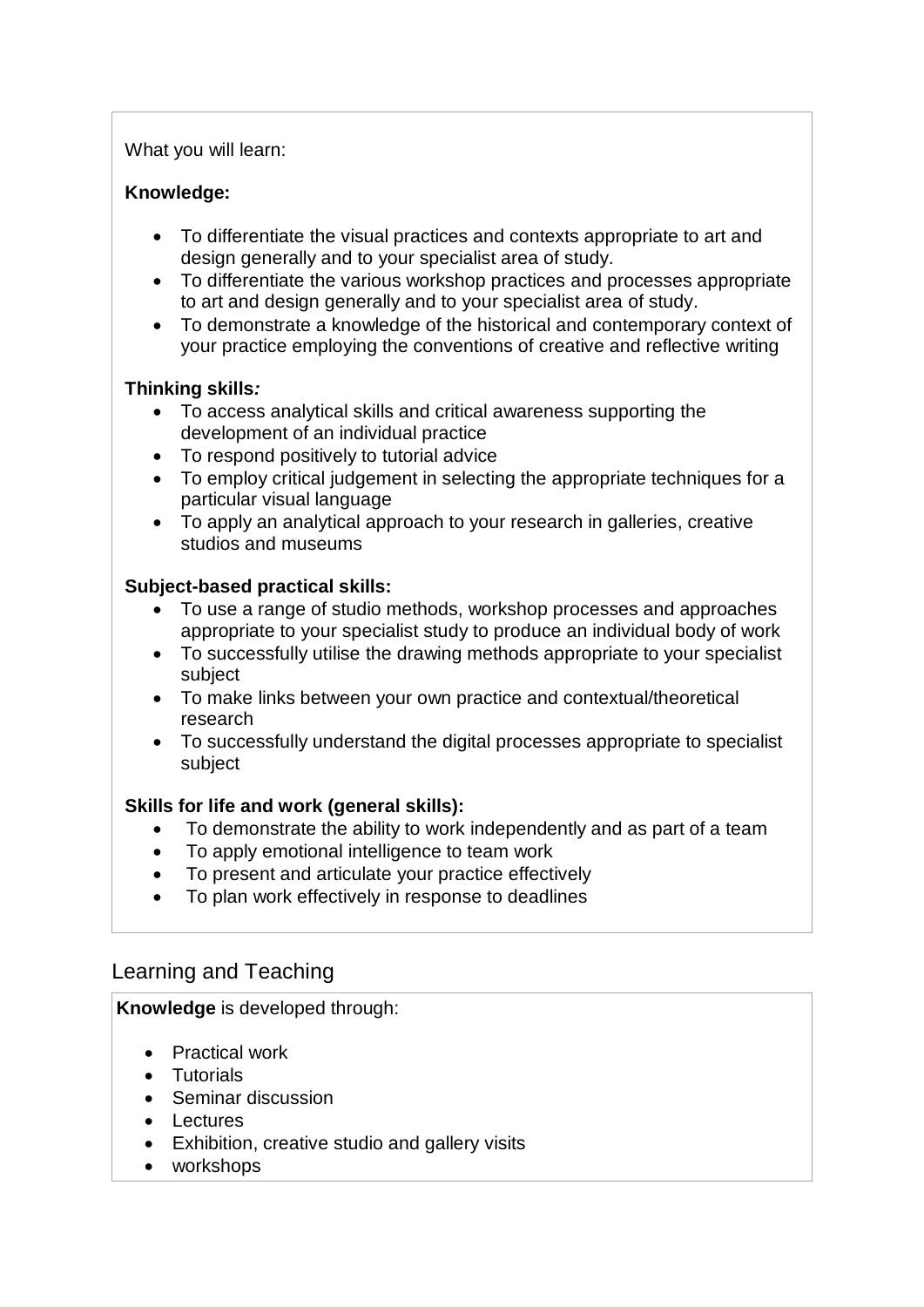## **Thinking skills** are developed through:

- Seminars and tutorials
- Presentations and exhibitions
- Independent studio practice

### **Practical skills** are developed through:

- Projects and workshops
- Technical demonstrations
- Independent studio practice
- Presentation/exhibition
- Portfolio

### **Skills for life and work** (general skills) are developed through:

- Practical studio work
- Presenting and exhibiting
- Seminars and discussion
- Workshops
- Digital proficiences

## Assessment

### **Knowledge** is assessed by:

- Presentation of projects
- Creative and reflective writing skills
- Sketchbook

### **Thinking skills** are assessed by:

- Presentation of projects
- Creative and reflective writing skills
- Sketchbook

### **Practical skills** are assessed by:

- Presentation of projects
- Quality of project output

### **Skills for life and work** (general skills) are assessed by:

- Presentation of project
- Creative and reflective writing skills
- Digital Proficiences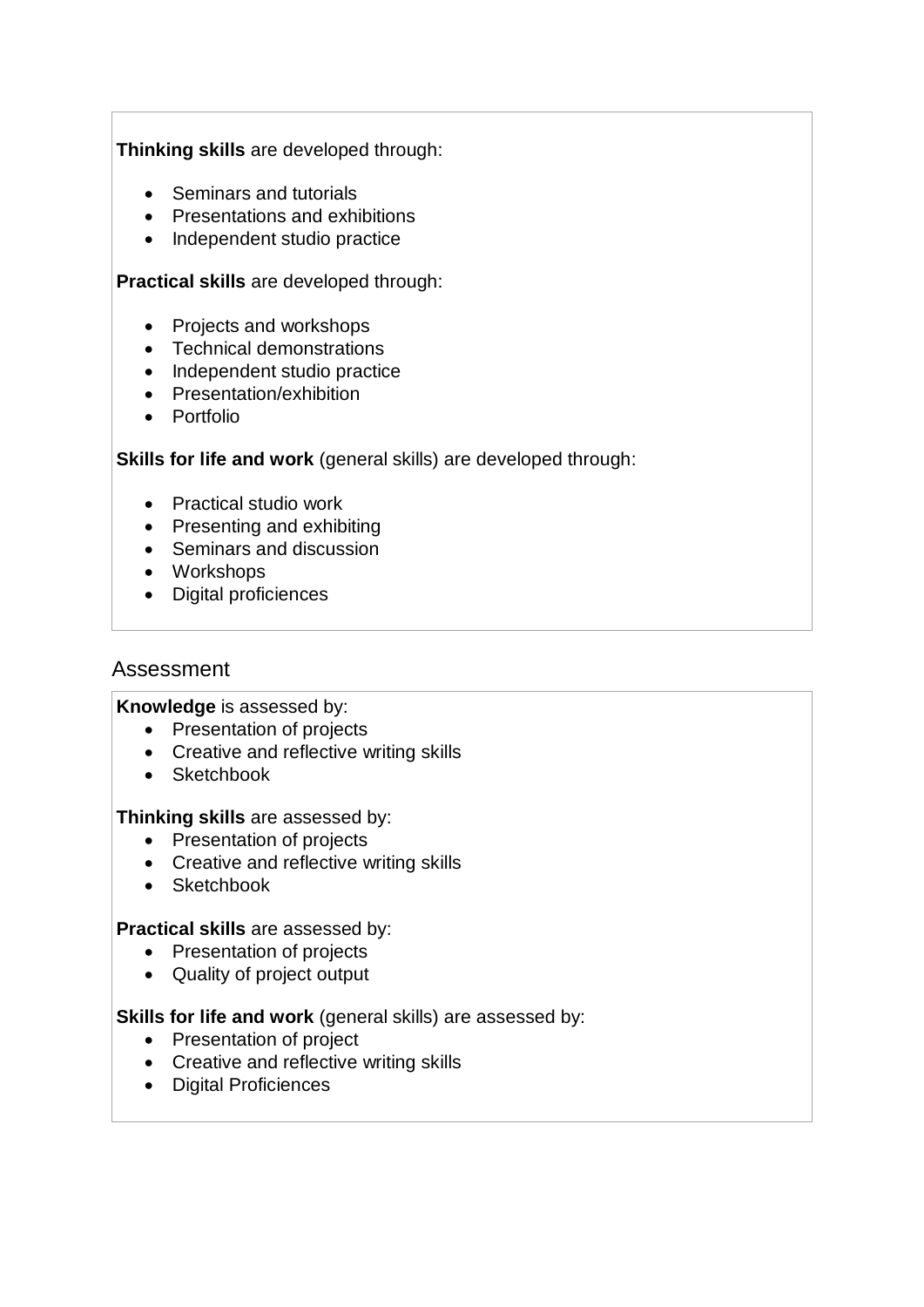Students with disabilities and/or particular learning needs should discuss assessments with the Course Leader to ensure they are able to fully engage with all assessment within the course.

## Work or Study Placements

N/A

## Course Structure

All courses are credit-rated to help you to understand the amount and level of study that is needed.

One credit is equal to 10 hours of directed study time (this includes everything you do e.g. lecture, seminar and private study).

Credits are assigned to one of 5 levels:

- 3 Equivalent in standard to GCE 'A' level and is intended to prepare students for year one of an undergraduate degree course.
- 4 Equivalent in standard to the first year of a full-time undergraduate degree course.
- 5 Equivalent in standard to the second year of a full-time undergraduate degree course.
- 6 Equivalent in standard to the third year of a full-time undergraduate degree course.
- 7 Equivalent in standard to a masters degree.

Courses are made up of modules that are each credit weighted.

The module structure of this course:

| Level | <b>Module</b><br>Code | <b>Module Title</b>                                         | <b>Credit</b><br>Weighting | <b>Core/Option</b> | <b>Available by</b><br><b>Distance</b><br>Learning?<br>Y/N |
|-------|-----------------------|-------------------------------------------------------------|----------------------------|--------------------|------------------------------------------------------------|
| 3     | AD3001                | <b>Professional Life</b><br>(Mental Wealth)                 | 20                         | Core               | N                                                          |
| 3     | AD3002                | Art & Design<br>Workshops,<br><b>Processes &amp; Skills</b> | 20                         | Core               | N                                                          |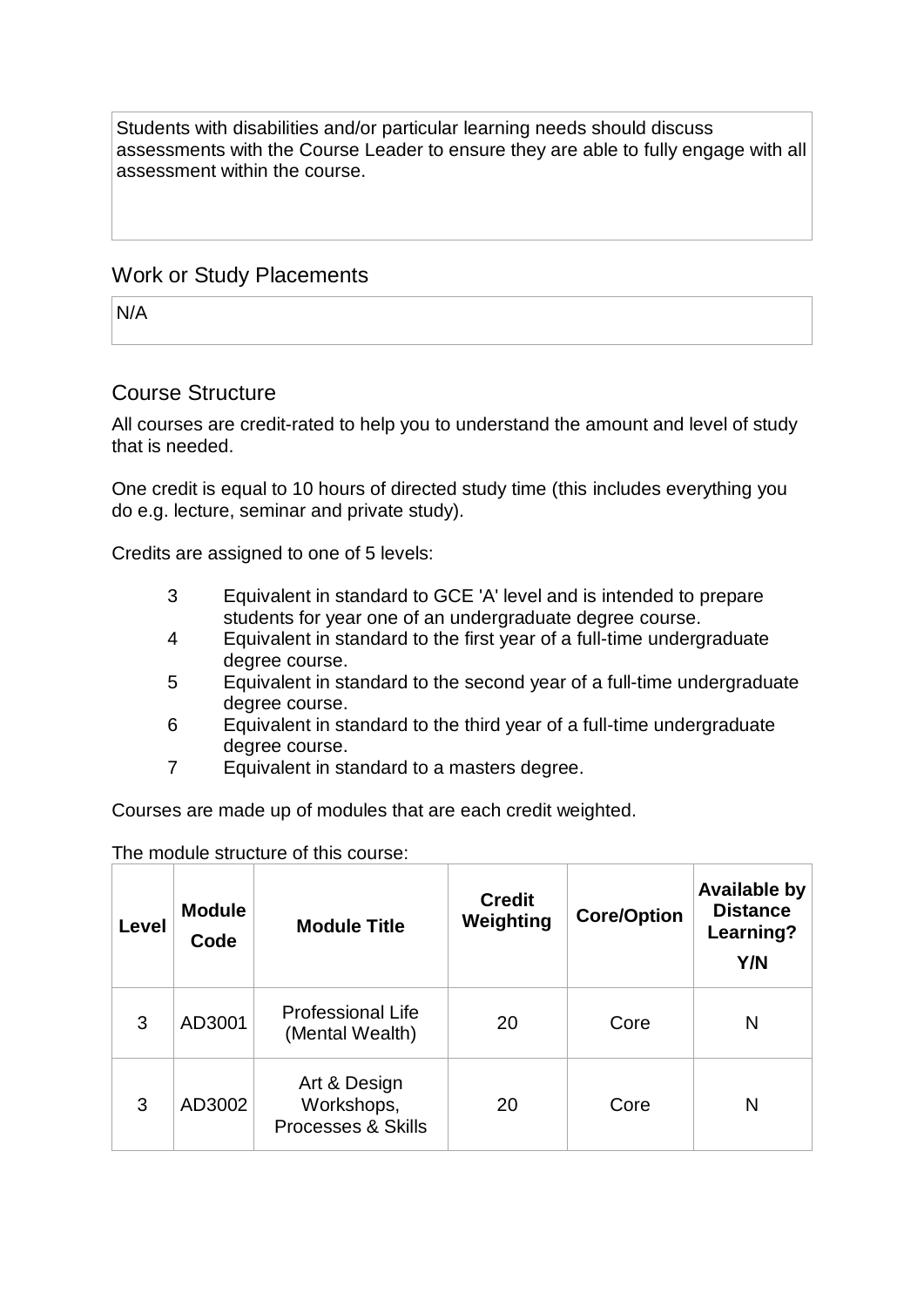| 3 | AD3003 | Art & Design Studio<br><b>Practice Practise &amp;</b><br>Portfolio     | 20 | Core | N |
|---|--------|------------------------------------------------------------------------|----|------|---|
| 3 | AD3004 | Art & Design<br>Specialist Workshops,<br><b>Processes &amp; Skills</b> | 20 | Core | N |
| 3 | AD3005 | Art & Design<br><b>Specialist Studio</b><br>Practice & Portfolio       | 20 | Core | N |
| 3 | AD3006 | Art & Design<br><b>Contextual Studies</b>                              | 20 | Core | N |

*Please note: Optional modules might not run every year, the course team will decide on an annual basis which options will be running, based on student demand and academic factors, in order to create the best learning experience.*

Additional detail about the course module structure:

A core module for a course is a module which a student must have passed (i.e. been awarded credit) in order to pass the year. There are no option modules.

The overall credit-rating of this course is 120 credits.

## Course Specific Regulations

N/A

## Typical Duration

The duration of this course is 1 year full-time. This course can only be taken on full-time basis.

# Further Information

More information about this course is available from:

- The UEL web site (www.uel.ac.uk)
- The course handbook
- Module study guides
- UEL Manual of General Regulations (available on the UEL website)<br>• UEL Quality Manual (available on the UEL website)
- UEL Quality Manual (available on the UEL website)
- School web pages